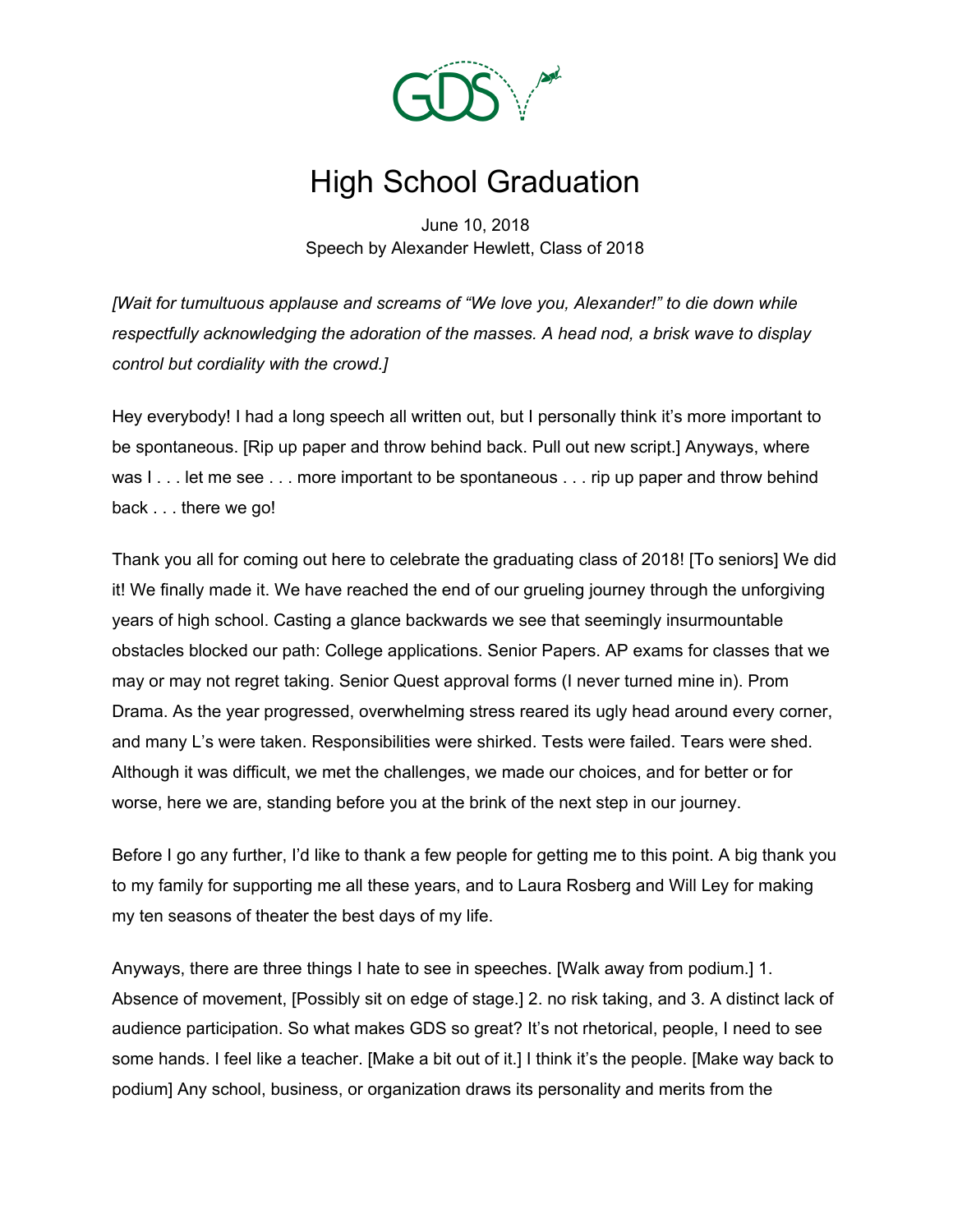community it's built upon. GDS is therefore lucky to have housed this senior grade for four years. Sure, we haven't always been the easiest grade to deal with, what with our occasional deviations from what is [Hit those air quotes hard my dude] "consistent with GDS Norms" or "allowed", but our rambunctious energy is part of what makes this grade so endearing. Without our crazy hijinks, what would GDS even be? Without the personality and liviness that the students provide, GDS would just be a place to learn about triangles and WWII. I like to believe that our humble efforts to bring some levity to the halls of GDS has made our beloved school a place where students can look forward to fun as well as learning.

However, our jovial nature as a grade doesn't prevent us from getting serious when we want to. In fact, what has impressed me most about my classmates is the magnitude of their passion and compassion. Let's begin with the first: Passion. The diversity of interests in the senior grade is impressive, but what is inspirational is the amount of time, effort, and dedication that I've seen the seniors pour into what they love. Our commitment to sports, theater, academics, clubs, affinity groups, and so much more exemplifies our desire to live life to the fullest, and hopefully inspires the youngsters of GDS to do the same. Some of us want to be mathematicians. Some of us want to be musicians. Some of us want to go to space. Some of us want to run track, some of us want to sing, and some of us just want to run a dance studio / smoothie bar, I don't judge.

On a more serious note, as we gaze into the murky, obscure future, we find that our resolve in our passions may waver. GDS provided an excellent medium for us to explore our interests, but as we leave this place, doubts may begin to form. Are we sure of what we want to do? What if our interests change? Where do we have to draw the line between chasing our dreams and facing reality? Sorry for the dark mood change. These fears have dogged me and many others this year, and I personally would have been dragged down by them if it hadn't been for the best quality of the class of 2018: compassion.

This grade's compassion for each other, the community, and the outside world is what I hope we will be remembered for. High school is a crucially formative time, as we grapple with our identities, the uncertainty of the future, and our own personal struggles. What every human being needs is someone they can turn to and trust, someone who will give you a hug when you're down, and tell you "I believe in you! You got this!" Fortunately for us we've had 125 people just like that. I know, I know, I was gonna write a funny speech, but I can't help but get a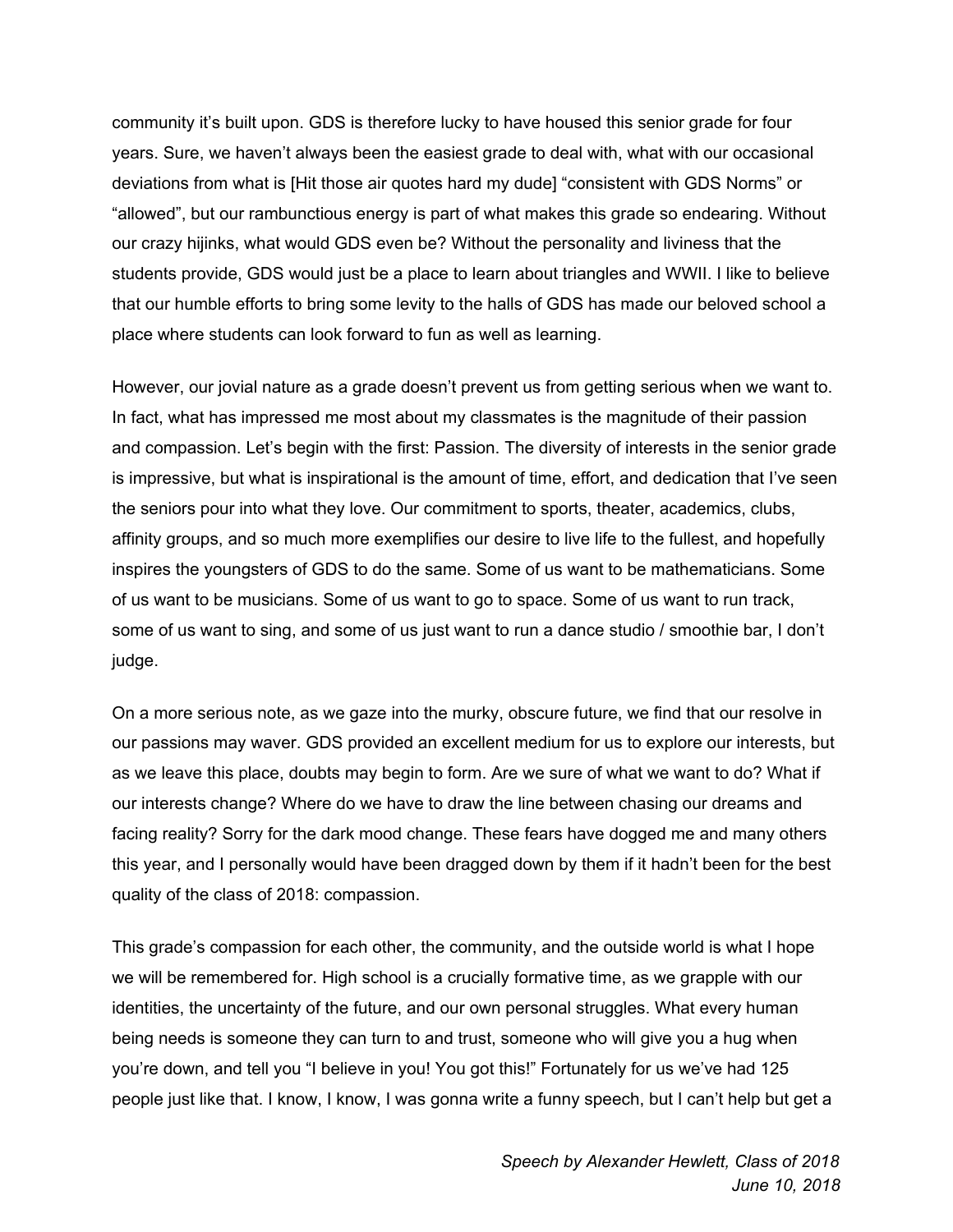little sentimental when I think of just how much love and care the seniors have extended to each other. The seniors have provided unanimous acceptance and support of their peers, something I will never, ever take for granted. Between the moment we entered this school to the moment we walked onto this stage, we have experienced many hardships, many setbacks, and many defeats, but we've always had each other to rely on, and I will miss that the most.

As we branch out to new communities, let us never forget our roots here, to the students and staff of GDS, to those who helped us and to those we helped. [Turn to seniors if possible] Over my four years, I'd been uncertain of who I was, and what I wanted to be. Now, inspired by your dedication to doing what you love, and bastioned by the overflowing compassion that welcomed me every day when I walked into school, I am ready to face the next stage of my life. It's painful to say goodbye. I owe you a debt that is beyond my capacity to pay. All I can say is, thank you. I couldn't have done it without you. [Turn back]

That said, not all of us feel ready to face the future. Those old fears taunt us, the greatest perhaps, the question: What if I fail? There is a philosophy that I have taken to heart, learned from a wise woman of this grade who has single handedly kept me from falling apart this year, you know who you are. This philosophy has helped me ease this fear of failure, and I hope it can do the same for you all. It is as follows: As long as you are chasing your dreams, committing yourself to living your life the way that you want to, and prioritizing doing what makes you happy, you are succeeding. It may take you years for you to get exactly where you want to be, but stick with it; you have your whole life to make it work. Even the edgy nihilist Samuel Beckett has some words to share on the topic. They go: "Ever tried. Ever failed. No matter. Try again. Fail again. Fail better." Here's what I take from that. Now matter what path we take, we'll hit bumps. But failure isn't permanent. So don't let setbacks kill your dreams. Work hard, chase them down, and then live the hell outta them.

Now, before I go, I have some final requests for the seniors. Unapologetically live as yourself, extend a hand to those in need, and don't be afraid to let someone help you, 'cause it just might change your life. Never lose hope, never lose the flame that makes you shine so brightly. Sometimes we get so busy we forget to be happy, so always, always, find time to smile. I wanna give you all a big hug right here, but given my wingspan I'll settle for being indescribably proud of how far we have come, and how far we will go. I love each and every one of you. When you guys are all famous, don't forget the little guy that stood up here, on a footstool, and wished you